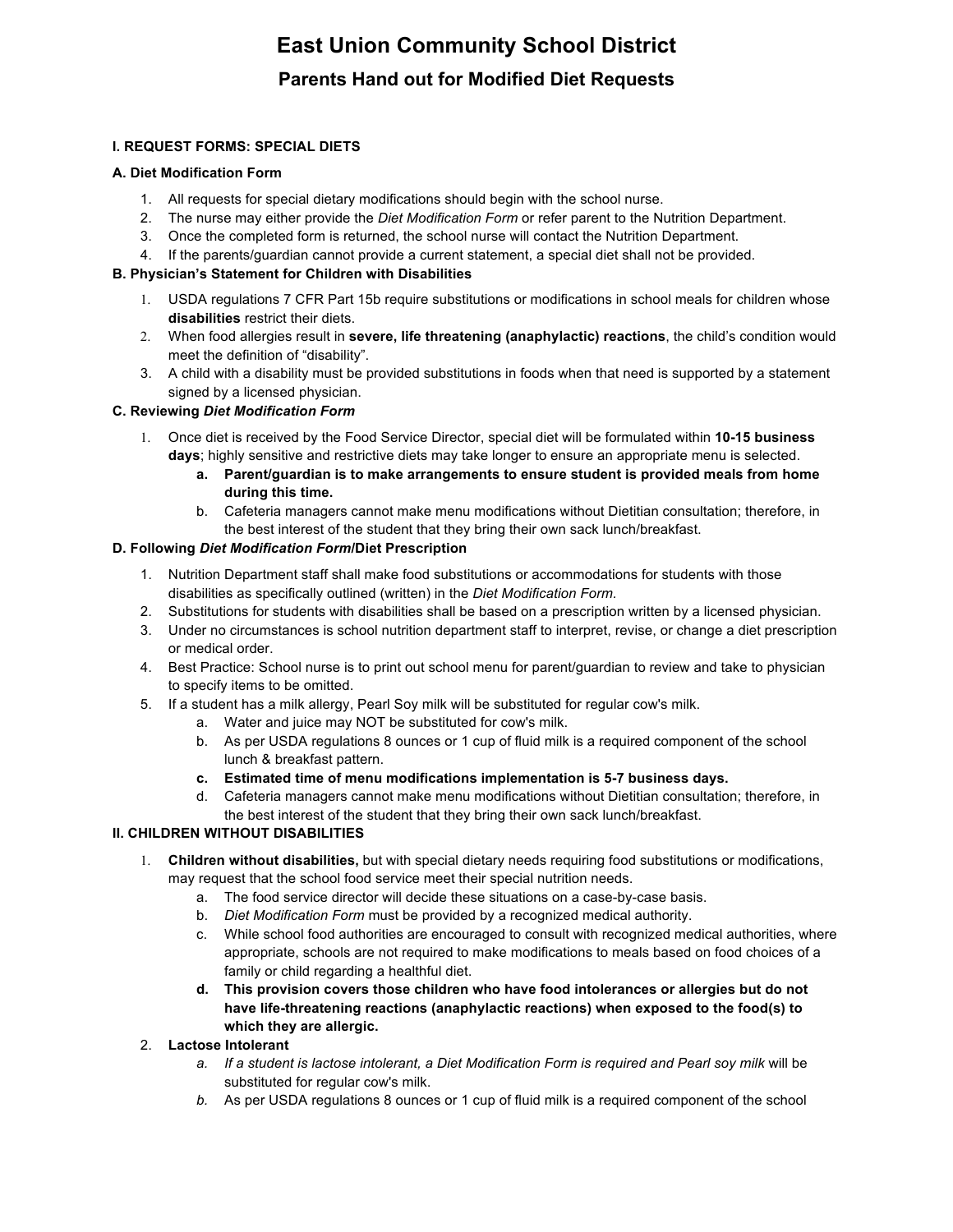## **East Union Community School District**

### **Parents Hand out for Modified Diet Requests**

lunch & breakfast pattern.

*c.* No other beverage (juice, ice tea, or soda), nor food (ice cream, cottage cheese, or yogurt), can be substituted for this required component.

### **III. REMOVAL OF SPECIAL DIET**

### **1. Liability Statement**

- **a.** If at any time parent/guardian feels that it is the best interest of the student to be removed from the *Diet Modification form* by his/her physician parent/guardian should submit a signed letter stating so and that they release the school from any liability in doing so.
- **b.** This statement releases the school district from any liability if student is to have an adverse affect due to not following his/her prescribed diet.
- **c.** Once a signed statement is submitted to the school nurse by parent it shall be forwarded to the Food Service director. The director will then inform the manager to stop implementing special diet for that student.

### **IV. SUMMARY OF RESPONSIBILITIES**

### **1. Parent/Guardian's Responsibility**

- **a.** Obtain Modified Diet Form from school nurse or Nutrition Department website
- **b.** Return all completed forms back to school nurse.
- **c.** Provide sack meals for breakfast/lunch until special accommodations are made.
- **d.** Provide updated forms annually even if special accommodations remained the same as the previous year.

### **2. Student's Responsibility**

- a. Will not trade food with others.
- b. Will not eat anything with unknown ingredients or known to contain any allergen.
- c. Will be proactive in the care and management of the food allergies and reactions based on their developmental level.
- d. Will notify an adult if they eat something they believe may contain food to which they are allergic.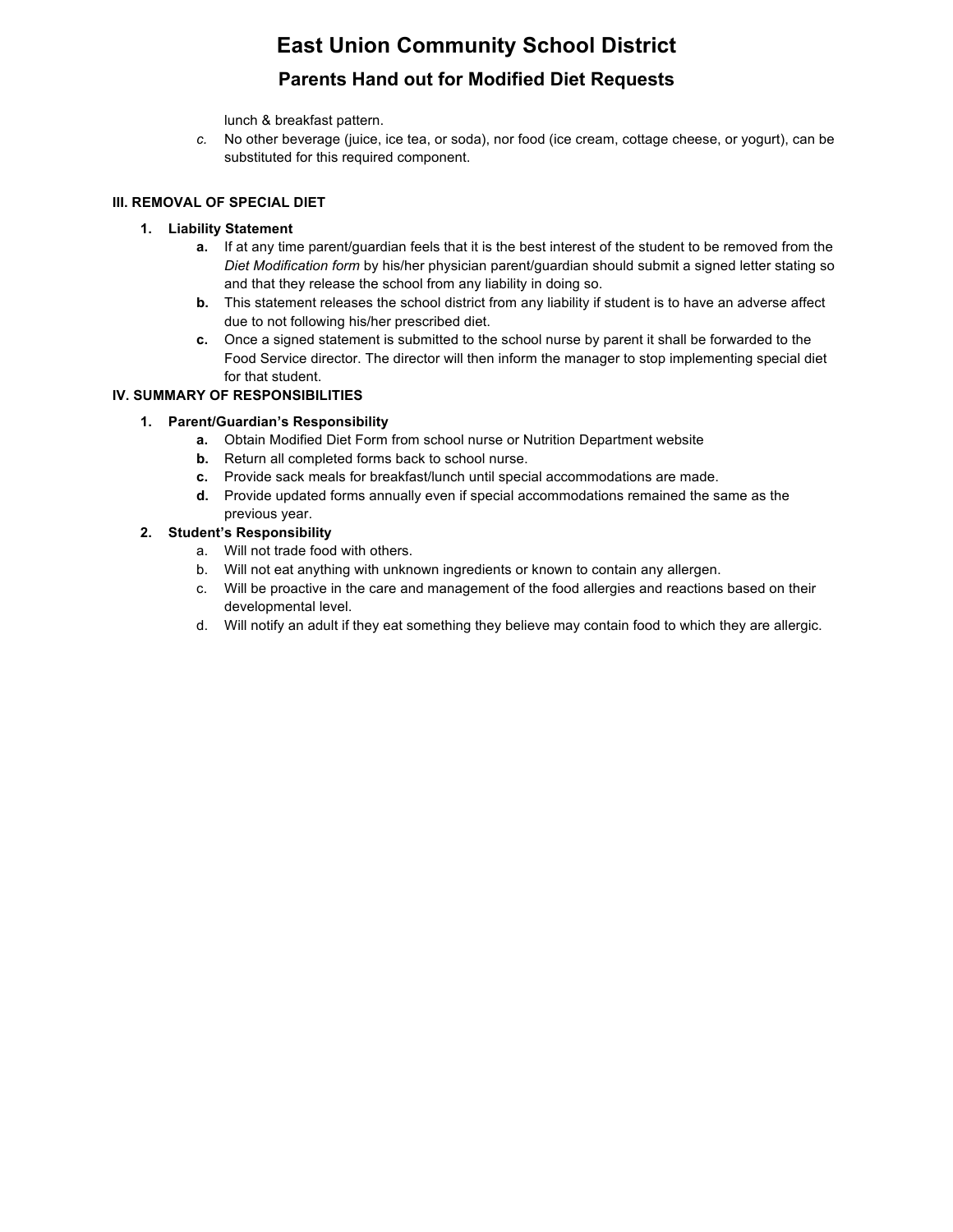### **Diet Modification Request Form**

Modifications are required by The United States Department of Agriculture (USDA) to accommodate a disability. Under Section 504, the ADA, and Departmental Regulations of 7 CFR part 15b define a person with disability as any person who has a physical or mental impairment which substantially limits one or more major life activities, has a record of such impairment, or is regarded as having such an impairment**. "Major life activities" are broadly defined and include, but are not limited to, caring for oneself, performing manual tasks, seeing, hearing, eating, sleeping, walking, standing, lifting, bending, speaking, breathing, learning, reading, concentrating, thinking, communicating, and working. "Major life activities" also include operation of a major bodily function, including but not limited to, functions of the immune system, normal cell growth, digestive, bowel, bladder, neurological, brain, respiratory, circulatory, endocrine, and reproductive functions.** 

This form must be completed by a "medical authority" that is authorized by state law to write medical prescriptions: In Iowa this includes only Medical Doctors (MD), Doctors of Osteopathic Medicine (DO), Physician's Assistants (PA), or Advanced Registered Nurse Practitioners (ARNP).

| Return the completed form to your organization or provider: |  |  |
|-------------------------------------------------------------|--|--|
|                                                             |  |  |

|                     |        |             | (Head Start, Summer Meal Provider, Day Care, Home Provider, or School) |  |
|---------------------|--------|-------------|------------------------------------------------------------------------|--|
| Participant's Name: |        | Birth Date: | Grade:                                                                 |  |
| Parent/Guardian:    |        |             |                                                                        |  |
|                     | (Name) |             | (Phone or email)                                                       |  |
|                     |        |             |                                                                        |  |

| 1) Describe the medical need related to the diet order and "major life activity" (see above) affected.<br>Example: Allergy to peanuts affects ability to breathe. |                                                                                                                                                                                              |  |  |  |
|-------------------------------------------------------------------------------------------------------------------------------------------------------------------|----------------------------------------------------------------------------------------------------------------------------------------------------------------------------------------------|--|--|--|
| 2) Explain what must be done to accommodate the medical need:                                                                                                     |                                                                                                                                                                                              |  |  |  |
|                                                                                                                                                                   |                                                                                                                                                                                              |  |  |  |
| Food(s) or Formula to Omit:                                                                                                                                       | Food(s) or Formula to Substitute:                                                                                                                                                            |  |  |  |
|                                                                                                                                                                   |                                                                                                                                                                                              |  |  |  |
|                                                                                                                                                                   |                                                                                                                                                                                              |  |  |  |
|                                                                                                                                                                   |                                                                                                                                                                                              |  |  |  |
|                                                                                                                                                                   | Complete the back to provide additional details                                                                                                                                              |  |  |  |
| <b>Modified Texture:</b>                                                                                                                                          | $\Box$ Not Applicable $\Box$ Chopped $\Box$ Ground $\Box$ Pureed                                                                                                                             |  |  |  |
| Modified Thickness of Liquids:<br>$\Box$ Not Applicable $\Box$ Nectar                                                                                             | $\Box$ Honey<br>$\Box$ Spoon or Pudding Thick                                                                                                                                                |  |  |  |
| Special Feeding Equipment:<br>$\Box$ Not Applicable $\Box$ Equipment Needed:                                                                                      |                                                                                                                                                                                              |  |  |  |
| (Example: large handled spoon, sippy cup, etc.)                                                                                                                   |                                                                                                                                                                                              |  |  |  |
|                                                                                                                                                                   | Infants under one year of age must receive iron-fortified infant formula or breast milk unless a Diet Modification Request Form is on file.                                                  |  |  |  |
| Licensed prescribing medical professional:                                                                                                                        |                                                                                                                                                                                              |  |  |  |
|                                                                                                                                                                   | (Name, print or type)<br>(Title)                                                                                                                                                             |  |  |  |
| (Signature of medical professional)                                                                                                                               | (Date)                                                                                                                                                                                       |  |  |  |
|                                                                                                                                                                   |                                                                                                                                                                                              |  |  |  |
|                                                                                                                                                                   | The program must make accommodations for disabilities. Accommodation is encouraged for other medical conditions.                                                                             |  |  |  |
| site chooses to offer this nutritionally equivalent product:                                                                                                      | The parent/guardian may request a nutritionally equivalent substitute for fluid milk without direction from a medical professional. This<br>Check here if you would like to request the milk |  |  |  |
| substitute<br>listed<br>fluid<br>in<br>place<br>of                                                                                                                | milk<br>the<br>and<br>list<br>reason<br>for<br>the<br>request.<br>□                                                                                                                          |  |  |  |
|                                                                                                                                                                   | USDA allows a parent/guardian to supply substitute foods. Check here if you wish to provide the substitute foods: □                                                                          |  |  |  |
| Parent/Guardian signature:                                                                                                                                        | Date:                                                                                                                                                                                        |  |  |  |

*(To document choices and permission to share with appropriate staff as needed to make accommodations.)* 

USDA is an equal opportunity employer and provider.